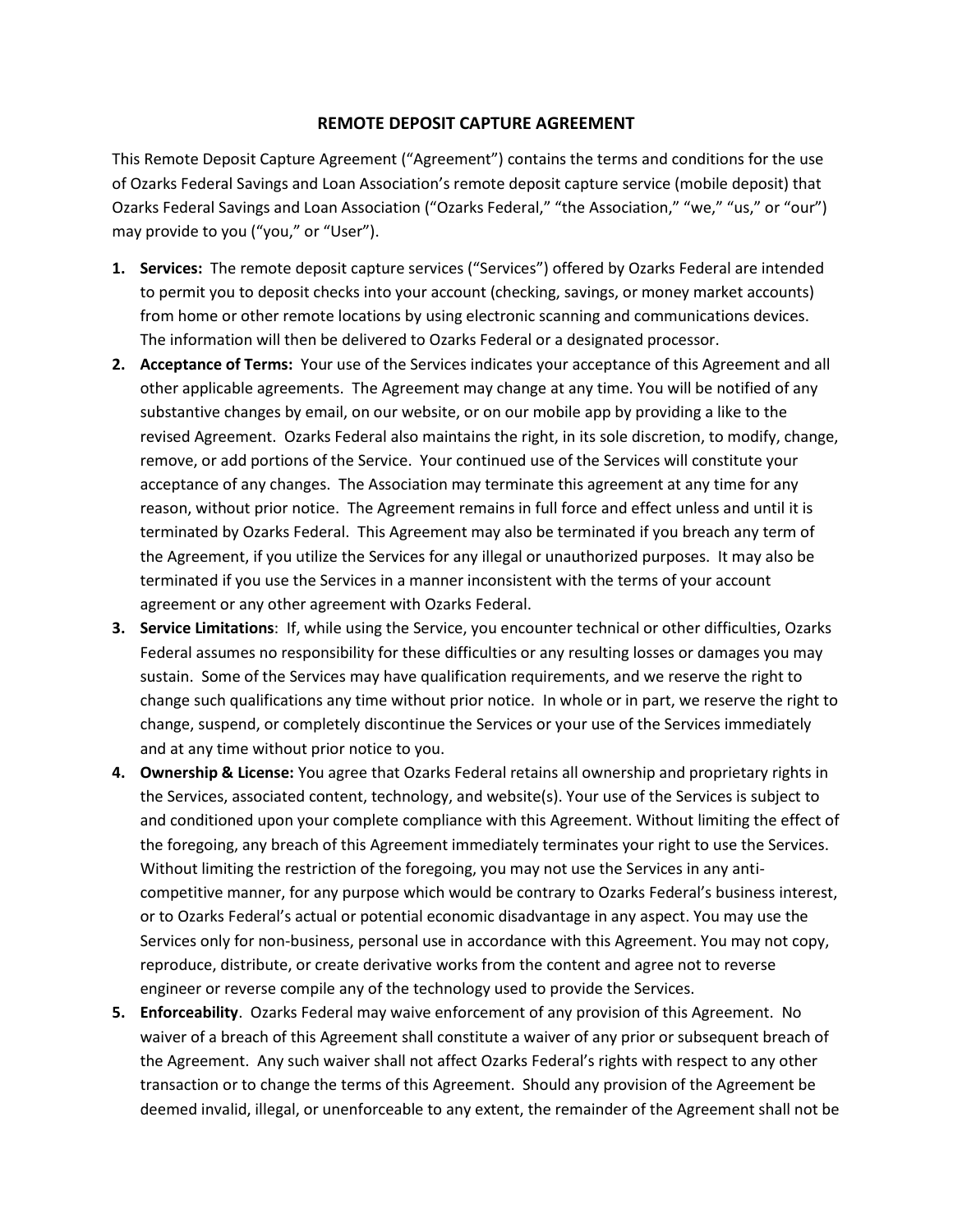impaired or otherwise affected and shall continue to be valid and enforceable to the fullest extent permitted by law.

- **6. Hardware and Software:** To utilize the Services, you are required to obtain and maintain, at your own expense, compatible hardware and software. The Association is not responsible for any thirdparty software you may need to use the Services. Any such software is accepted by you as is and is subject to the terms and conditions of the software agreement you enter into directly with the third-party software provider at time of download and installation. You acknowledge that you are solely responsible for selecting the Communication Device, and for paying any fees or other charges that the service provider may charge which may be needed to utilize the Services. Ozarks Federal maintains no liability of any sort arising from any defect in any Communication Device or resulting from any services provided by any third party service provider. You acknowledge that the third party agreements may impose fees, charges, limitations, and restrictions, which may be incurred as a result of your use of the Services. You are solely responsible for any such fees, charges, limitations, and restrictions. The User also agrees to all terms of use and license agreements applicable to any equipment, devices, applications, or services used by you in using a Communication Device or any Services.
- **7. Items Eligible for Deposit:** You agree to scan and deposit only checks as that term is defined in Federal Reserve Regulation CC. You agree that you will **not** use the Services to scan and deposit any checks or other items as shown below:
	- $\triangleright$  Checks made payable to any person or entity other than the person or entity that owns the account that the check is being deposited into.
	- $\triangleright$  Checks which contain obvious alteration to any of the fields on the front of the check or item, or which you know or suspect (or should know or suspect) are fraudulent or otherwise not authorized by the owner of the account on which the check or item is drawn.
	- $\triangleright$  Checks previously converted to a substitute check, as defined in Regulation CC.
	- $\triangleright$  Checks endorsed on the back in any other way than specified in this agreement. Checks that have previously been submitted through the Service or through another institution's remote deposit capture service.
	- $\triangleright$  Checks that have been previously deposited or negotiated in any way via any method at any other financial institution.
	- $\triangleright$  Checks that are remotely created checks, as defined in Regulation CC.
	- $\triangleright$  Checks payable jointly, unless the item is deposited into an account in the name of ALL payees.
	- $\triangleright$  Checks drawn on a financial institution located outside the United States.
	- $\triangleright$  Checks not payable in United States currency.
	- $\triangleright$  Checks dated more than 6 months prior to the date of deposit.
	- $\triangleright$  Checks dated for a future date.
	- $\triangleright$  Checks or items prohibited by the Association's current procedures relating to the Services or which are otherwise not acceptable under the terms of your account.
- **8. Image Quality:** The image of an item transmitted using the Services must be legible. The image quality of the items is determined in the sole discretion of Ozarks Federal and must comply with the requirements established by the Association, the Office of the Comptroller of the Currency, the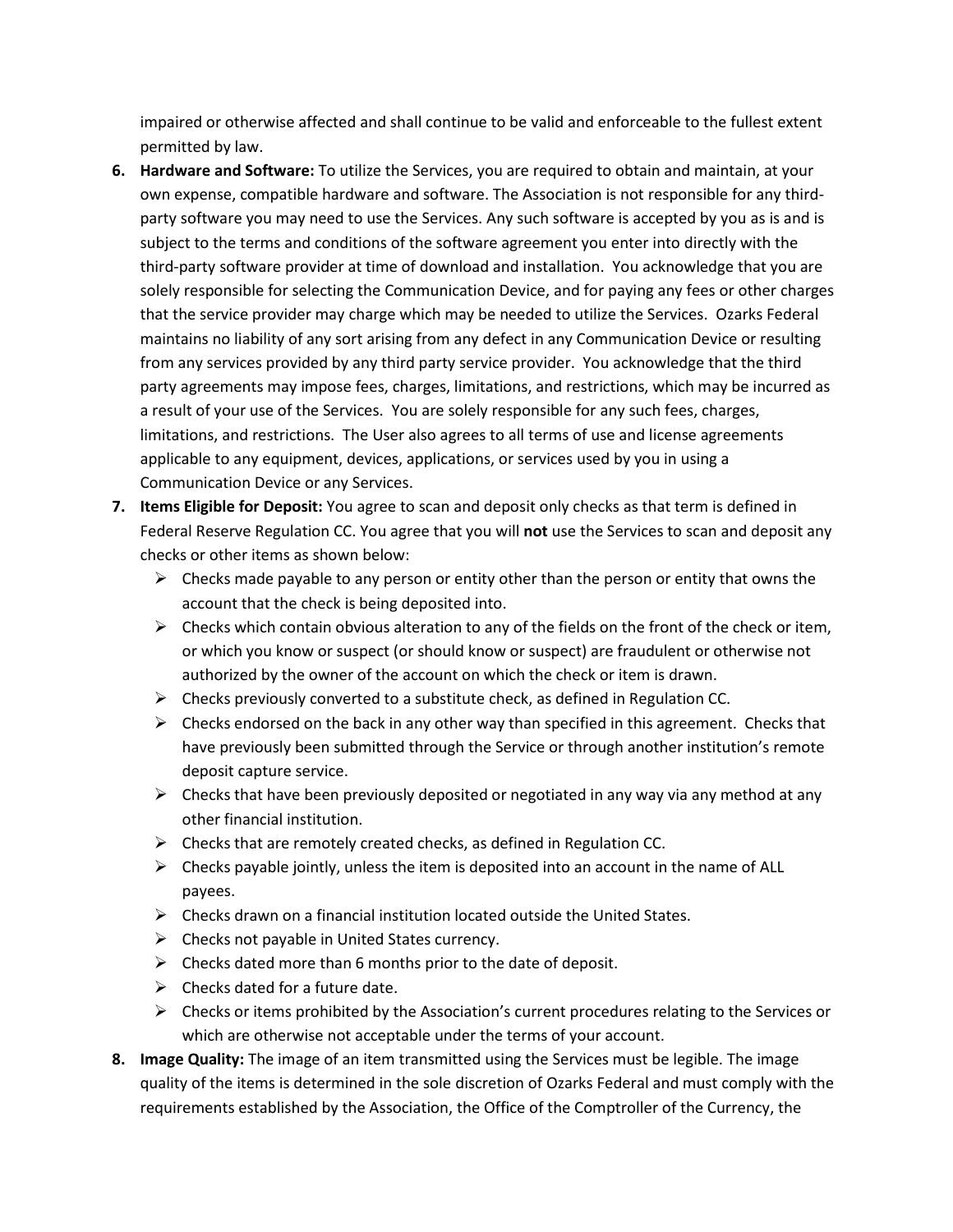Board of Governors of the Federal Reserve Board, or any other regulatory agency, clearing house or association.

- **9. Endorsements and Procedures:** You agree to restrictively endorse any item transmitted through the Services as "Mobile Deposit Acct #XXXXXXXXX" or as otherwise instructed by Ozarks Federal. You agree to follow any and all other procedures and instructions for use of the Services as Ozarks Federal may establish from time to time.
- **10. Receipt of Items:** We reserve the right to reject any item transmitted through the Services, at our discretion, without liability to you. We are not responsible for items we do not receive or for images that are dropped during transmission. An image of an item shall be deemed received when you receive a confirmation from Ozarks Federal that we have received the image. Receipt of such confirmation does not mean that the transmission was complete, error free, or will be considered a deposit and your account credited. We retain the right to charge an item back to your account at any time should we subsequently determine the item was not an eligible item. You acknowledge that the Association is not responsible for any loss, costs, or fees that may be incurred due to the chargeback of an ineligible item.
- **11. Availability of Funds:** Eligible items deposited through the Service on or before the 3:30 p.m. cutoff time will be considered deposited on that business day. Deposited items are subject to the Funds Availability disclosure provided at account opening. Items deposited after cutoff will be considered deposited on the next business day we are open. Funds deposited via the Service will generally be made available on the first business day after the day of the deposit. A "business day" is any weekday except for a bank holiday.
- **12. Deposit Limits:** We reserve the right to impose limits on the amount(s) or number of deposits that you transmit using the Services and to modify such limits at any time. If you attempt to deposit an item exceeding these limits, your deposit may be rejected. Should we allow you to make a deposit that exceeds the limits, the deposit will still be subject to the terms of this Agreement, and we are not obligated to allow such deposits at other times.
- **13. Presentment:** The manner in which the items are cleared, presented for payment, and collected shall be in Ozarks Federal's sole discretion subject to the agreements governing your account.
- **14. Errors:** You agree to notify Ozarks Federal of any suspected errors regarding items deposited through the Services immediately upon discovery, and in no event later than 60 days after the applicable Ozarks Federal account statement is sent. Unless you notify us within 60 days, such statement regarding all deposits made through the Services shall be deemed correct, and you are prohibited from bringing a claim against Ozarks Federal for such alleged error.
- **15. Errors during Transmission:** Use of the Services serves as your acceptance of the risk that a deposited item could be intercepted or misdirected during the transmission process. The Association has no liability to you or others for any such items or information disclosed through such an error.
- **16. Disposal of Transmitted Items:** Upon your receipt of a confirmation from Ozarks Federal that we have received the image of an item you transmitted, you agree to prominently mark the item as "Electronically Presented," "VOID," or otherwise render it incapable of further or duplicate presentment, transmission, or deposit. You also agree never to represent the item. By using the Services, you agree to retain the check for a minimum of 60 calendar days form the date of the